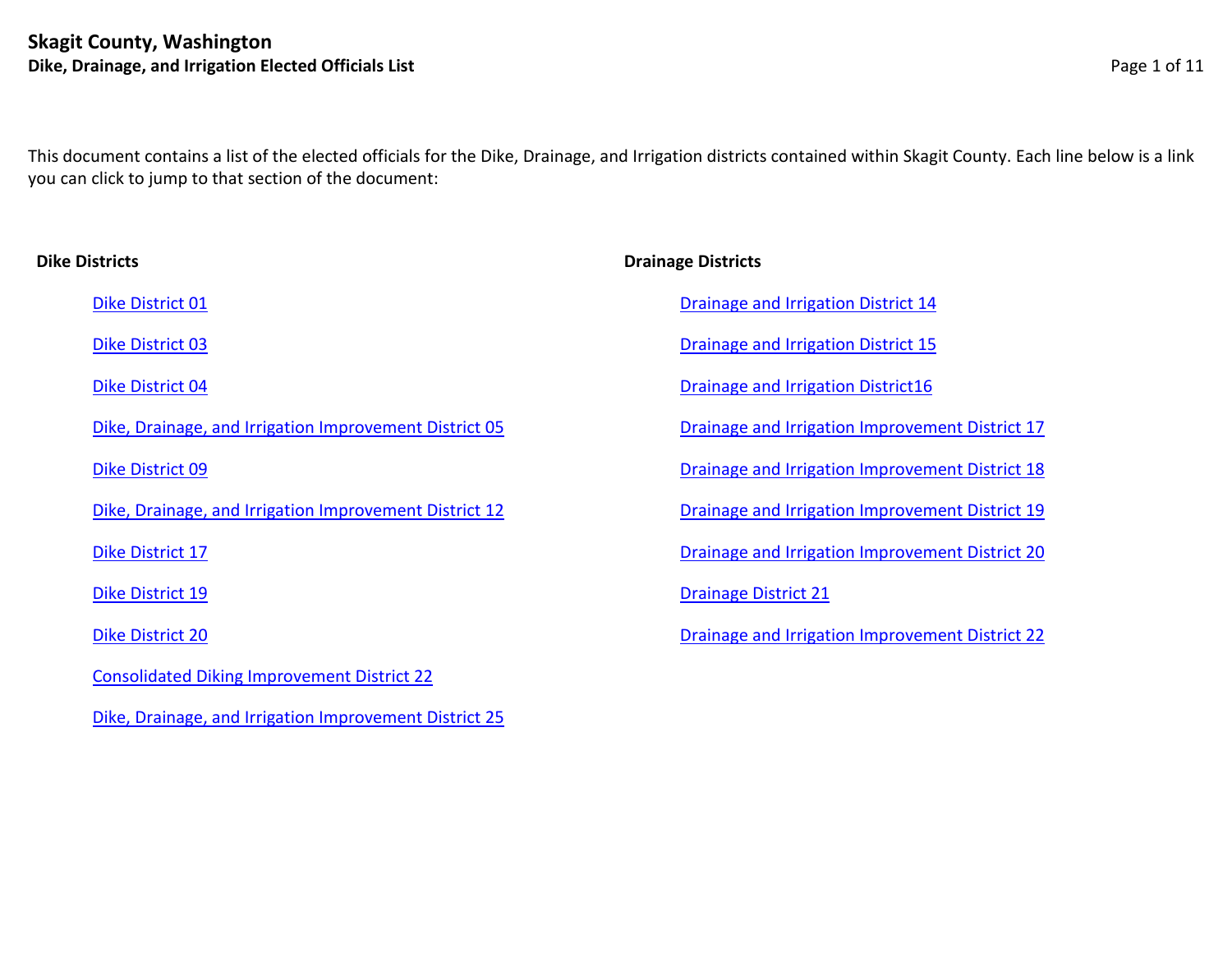### **Dike District Commissioners**

**Term Begins:** Upon certification of election **Term Length:** 6 year term

The below jurisdictions require land ownership within the District to be eligible to vote or run for office

### <span id="page-1-0"></span>**Dike District 01**

| District/Office/Position No.   | <b>Office Holder</b> | <b>Address</b>         | <b>Phone</b> | <b>Term Begins</b> | <b>Term Ends</b> |
|--------------------------------|----------------------|------------------------|--------------|--------------------|------------------|
|                                |                      |                        |              |                    |                  |
| <b>Commissioner Position 1</b> | Mike Elde            | 17208 Bradshaw Rd      | 360-708-2849 | 2-2022             | 2-2028           |
|                                |                      | Mount Vernon, WA 98273 |              |                    |                  |
| <b>Commissioner Position 2</b> | Robert Jungquist     | 15962 Beaver Marsh Rd  | 360-661-1934 | 2-2020             | 2-2026           |
|                                |                      | Mount Vernon, WA 98273 |              |                    |                  |
| <b>Commissioner Position 3</b> | Jason Vander Kooy    | 15000 Van Pelt Ln      | 360-661-3480 | 2-2018             | 2-2024           |
|                                |                      | Mount Vernon, WA 98273 |              |                    |                  |

<span id="page-1-1"></span>

| <b>Dike District 03</b>             |                      |                                         |              |                    |                  |
|-------------------------------------|----------------------|-----------------------------------------|--------------|--------------------|------------------|
| <b>District/Office/Position No.</b> | <b>Office Holder</b> | <b>Address</b>                          | Phone        | <b>Term Begins</b> | <b>Term Ends</b> |
|                                     |                      |                                         |              |                    |                  |
| <b>Commissioner Position 1</b>      | <b>Brad S Smith</b>  | 20179 Dry Slough Rd                     | 360-661-1453 | 2-2022             | 2-2028           |
|                                     |                      | Mount Vernon, WA 98274                  |              |                    |                  |
| <b>Commissioner Position 2</b>      | David Olson          | <b>PO Box 223</b>                       | 360-770-0168 | $2 - 2020$         | $2 - 2026$       |
|                                     |                      | 12713 Sawyer Ct<br>Clear Lake, WA 98235 |              |                    |                  |
| <b>Commissioner Position 3</b>      | Darrin Morrison      | 19212 Morrison Rd                       | 360-661-1566 | 2-2018             | $2 - 2024$       |
|                                     |                      | Mount Vernon, WA 98274                  |              |                    |                  |
| Secretary                           | Judith Olson         | PO Box 324<br>Conway, WA 98238          | 360-856-2401 |                    |                  |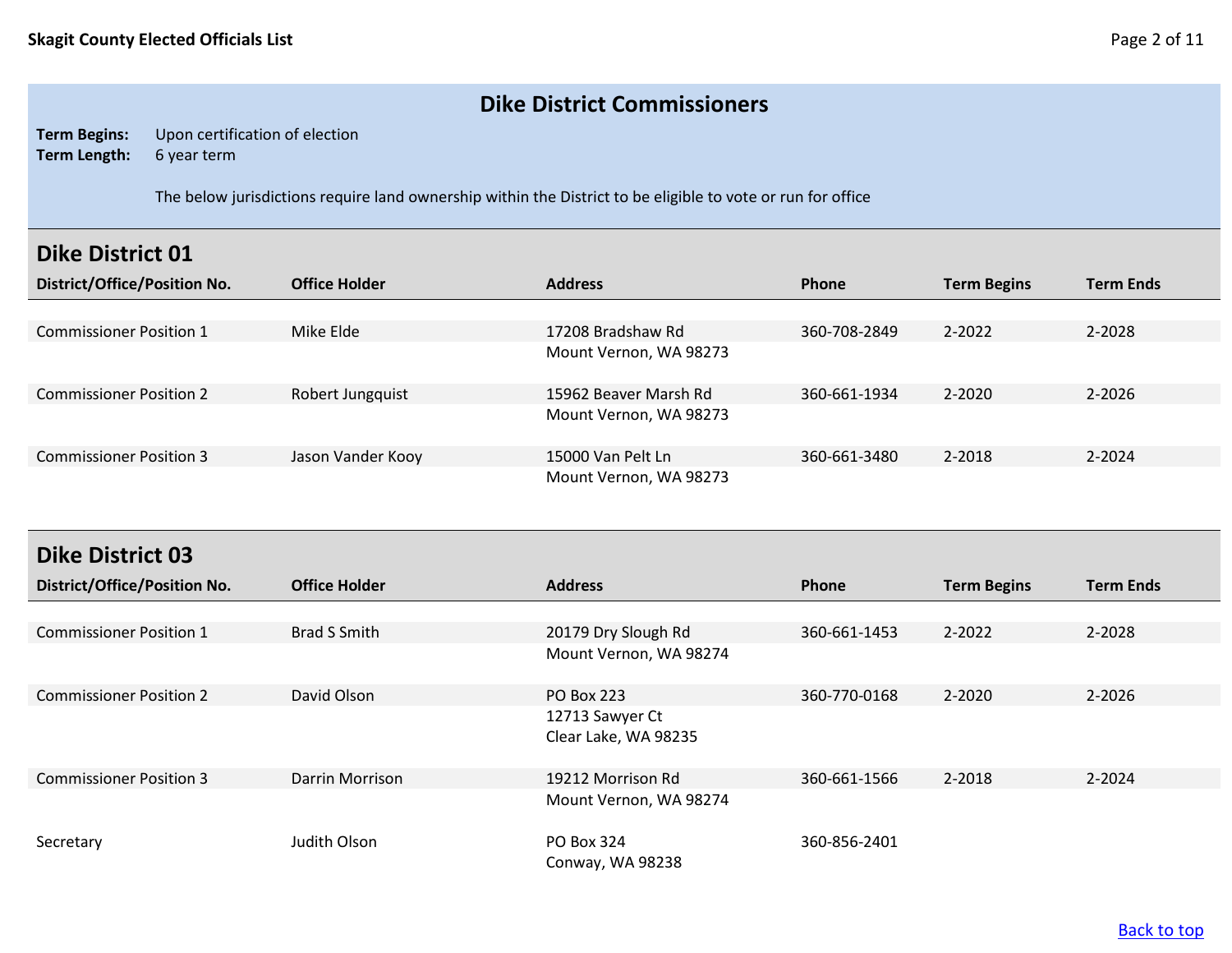<span id="page-2-0"></span>

| District/Office/Position No.   | <b>Office Holder</b>     | <b>Address</b>    | Phone        | <b>Term Begins</b> | <b>Term Ends</b> |
|--------------------------------|--------------------------|-------------------|--------------|--------------------|------------------|
|                                |                          |                   |              |                    |                  |
| <b>Commissioner Position 1</b> | Eric Thompson            | 5088 Chuckanut Dr |              | $2 - 2022$         | 2-2028           |
|                                | 4 year unexpired in 2024 | Bow, WA 98232     |              |                    |                  |
| <b>Commissioner Position 2</b> | <b>Terry Gangler</b>     | 4202 Chuckanut Dr | 360-661-1860 | $2 - 2020$         | $2 - 2026$       |
|                                |                          | Bow, WA 98232     |              |                    |                  |
| <b>Commissioner Position 3</b> | Lyle R. Wesen            | 7280 Worline Rd   | 360-630-1032 | 2-2018             | $2 - 2024$       |
| Secretary                      |                          | Bow, WA 98232     |              |                    |                  |

# <span id="page-2-1"></span>**Dike, Drainage, and Irrigation Improvement District 05**

| <b>District/Office/Position No.</b> | <b>Office Holder</b>    | <b>Address</b>         | Phone        | <b>Term Begins</b> | <b>Term Ends</b> |
|-------------------------------------|-------------------------|------------------------|--------------|--------------------|------------------|
|                                     |                         |                        |              |                    |                  |
| <b>Commissioner Position 1</b>      | Norm Hoffman            | 8174 Bayview Edison Rd | 425-308-5420 | 2-2022             | 2-2028           |
| Secretary                           |                         | Bow, WA 98232          |              |                    |                  |
| <b>Commissioner Position 2</b>      | <b>Richard Sullivan</b> | 13501 Sullivan Rd      | 360-853-5874 | 2-2020             | $2 - 2026$       |
|                                     |                         | Bow, WA 98232          |              |                    |                  |
| <b>Commissioner Position 3</b>      | Jim Sullivan            | 950 Farm to Market Rd  | 360-766-6780 | 2-2018             | 2-2024           |
|                                     |                         | Bow, WA 98232          |              |                    |                  |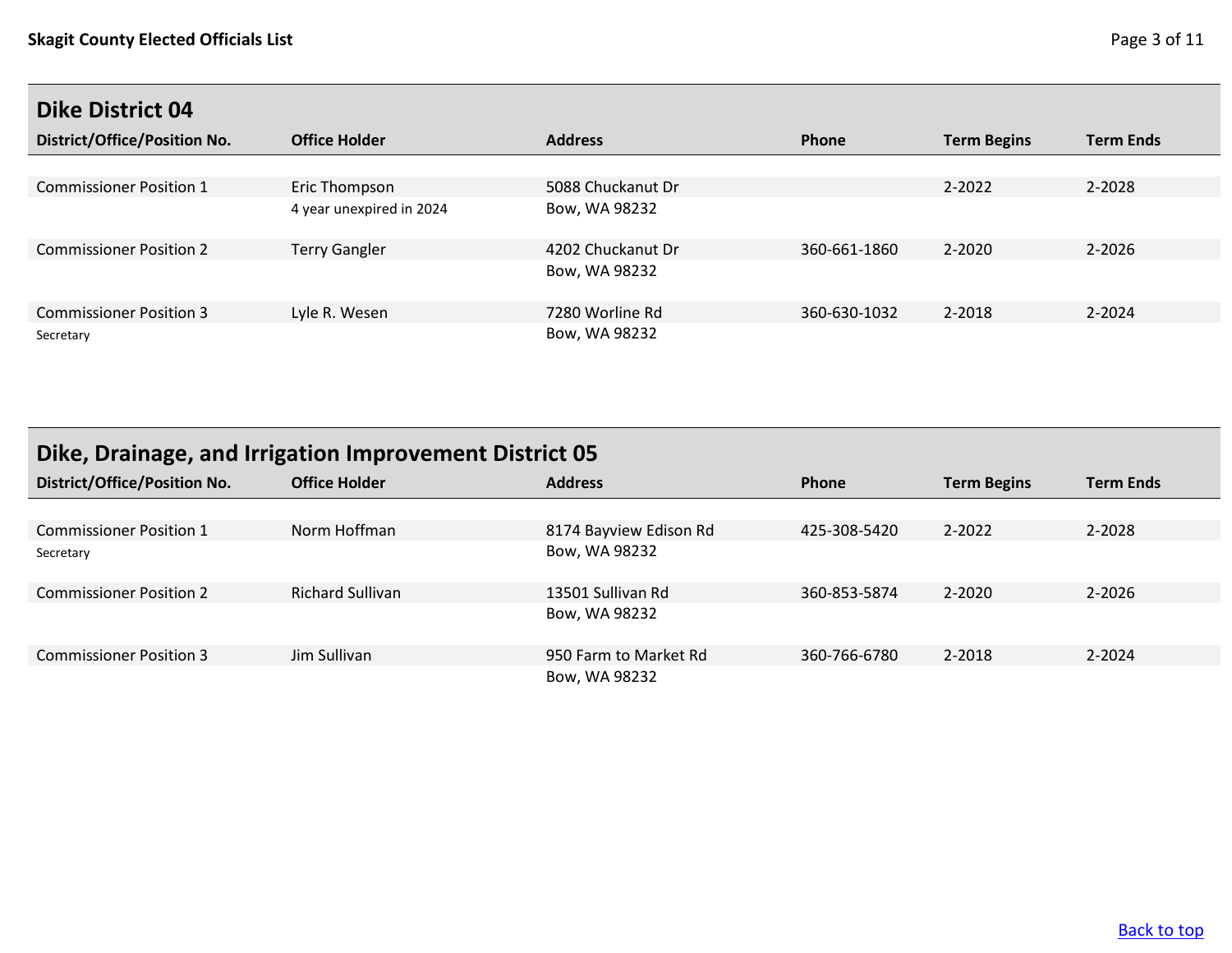<span id="page-3-0"></span>

| District/Office/Position No.   | <b>Office Holder</b> | <b>Address</b>         | <b>Phone</b> | <b>Term Begins</b> | <b>Term Ends</b> |
|--------------------------------|----------------------|------------------------|--------------|--------------------|------------------|
|                                |                      |                        |              |                    |                  |
| <b>Commissioner Position 1</b> | Arnold J Fohn        | 13754 Chilberg Ln      | 360-708-9902 | 2-2022             | 2-2028           |
|                                |                      | Mount Vernon, WA 98273 |              |                    |                  |
| <b>Commissioner Position 2</b> | David B. Hedlin      | 12275 Valley Rd        | 360-770-6102 | 2-2020             | 2-2026           |
|                                |                      | Mount Vernon, WA 98273 |              |                    |                  |
| <b>Commissioner Position 3</b> | Jack Hulbert         | 385 Snoqualmie Pl      |              | 2-2018             | 2-2024           |
|                                |                      | La Conner, Wa 98257    |              |                    |                  |

<span id="page-3-1"></span>

| <b>Address:</b>                     | 1317 Anacortes St<br>Burlington, WA 98233 | Dike, Drainage, and Irrigation Improvement District 12 | Phone:                                    | 360-757-3484 |                    |                  |
|-------------------------------------|-------------------------------------------|--------------------------------------------------------|-------------------------------------------|--------------|--------------------|------------------|
| <b>District/Office/Position No.</b> |                                           | <b>Office Holder</b>                                   | <b>Address</b>                            | Phone        | <b>Term Begins</b> | <b>Term Ends</b> |
|                                     |                                           |                                                        |                                           |              |                    |                  |
| <b>Commissioner Position 1</b>      |                                           | John Burt                                              | 211 Pioneer Dr                            | 360-661-7936 | $2 - 2022$         | 2-2028           |
|                                     |                                           |                                                        | Burlington, WA 98233                      |              |                    |                  |
| <b>Commissioner Position 2</b>      |                                           | Eddie Tjeerdsma                                        | 305 Rainbow Dr                            | 360-661-2227 | $2 - 2020$         | $2 - 2026$       |
|                                     |                                           |                                                        | Burlington, WA 98233                      |              |                    |                  |
| <b>Commissioner Position 3</b>      |                                           | Lorna Ellestad                                         | 14169 Avon Allen Rd                       |              | 2-2018             | 2-2024           |
|                                     |                                           |                                                        | Mount Vernon, WA 98273                    |              |                    |                  |
| Secretary                           |                                           | Marina Metz                                            | 1317 Anacortes St<br>Burlington, WA 98233 | 360-757-3484 |                    |                  |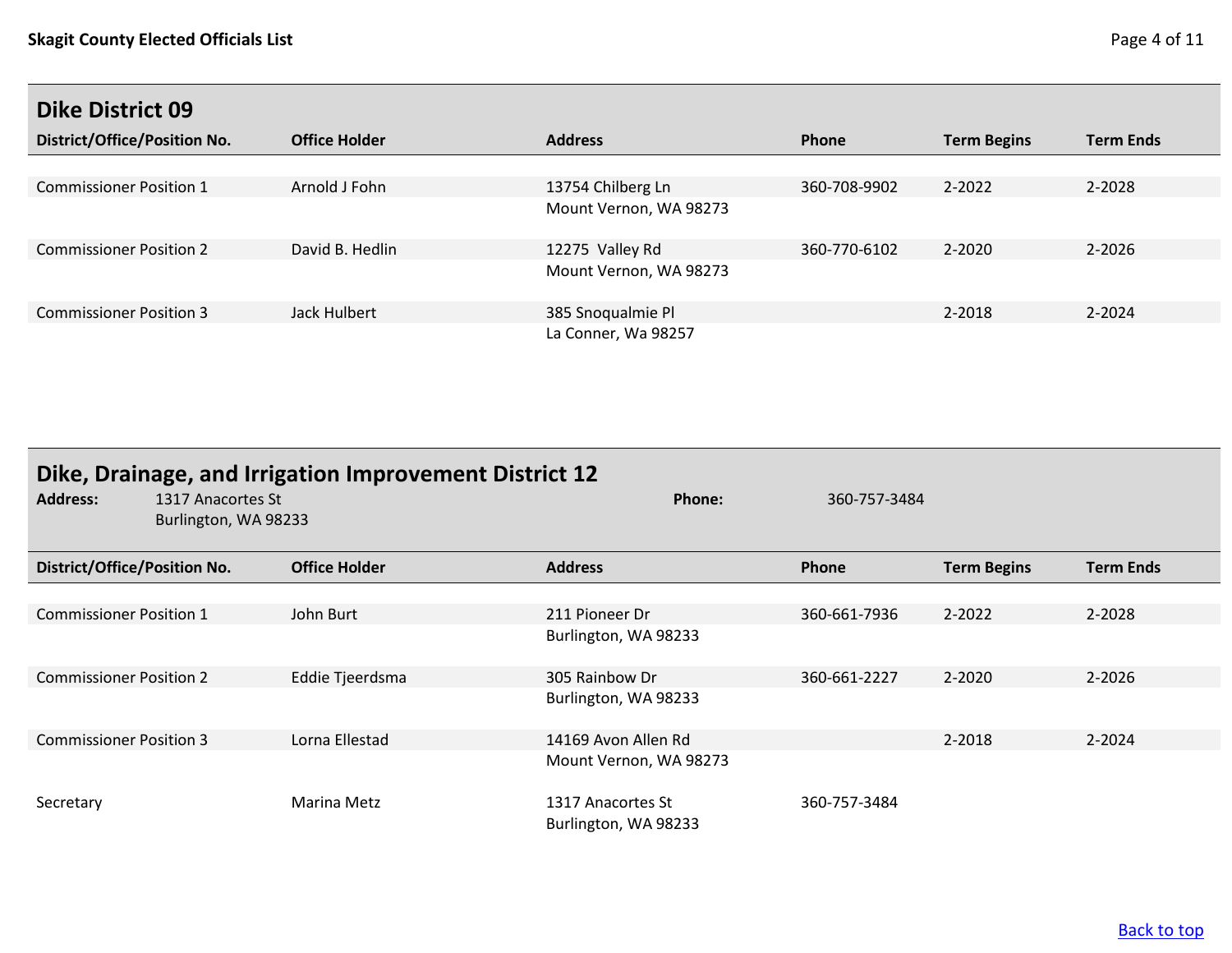<span id="page-4-0"></span>

| <b>District/Office/Position No.</b> | <b>Office Holder</b> | <b>Address</b>                               | <b>Phone</b> | <b>Term Begins</b> | <b>Term Ends</b> |
|-------------------------------------|----------------------|----------------------------------------------|--------------|--------------------|------------------|
|                                     |                      |                                              |              |                    |                  |
| <b>Commissioner Position 1</b>      | Dale Ragan           | 219 Warren St                                | 360-708-0975 | 2-2022             | 2-2028           |
|                                     |                      | Mount Vernon, WA 98273                       |              |                    |                  |
| <b>Commissioner Position 2</b>      | Ryan Knight          | 2409 W Meadow Blvd                           | 360-814-4602 | 2-2020             | 2-2026           |
|                                     |                      | Mount Vernon, WA 98273                       |              |                    |                  |
| <b>Commissioner Position 3</b>      | Jeff Kaptein         | 1420 Riverside Dr                            | 360-661-4181 | 2-2018             | $2 - 2024$       |
|                                     |                      | Mount Vernon, WA 98273                       |              |                    |                  |
| Secretary                           | Darryl Hamburg       | 14793 Riverbend Rd<br>Mount Vernon, WA 98273 | 360-708-7670 |                    |                  |

# <span id="page-4-1"></span>**Dike District 19**

| <b>District/Office/Position No.</b> | <b>Office Holder</b>     | <b>Address</b>         | <b>Phone</b> | <b>Term Begins</b> | <b>Term Ends</b> |
|-------------------------------------|--------------------------|------------------------|--------------|--------------------|------------------|
|                                     |                          |                        |              |                    |                  |
| <b>Commissioner Position 1</b>      | Tony Breckenridge        | 6082 W Edison Ln       |              | 2-2022             | 2-2028           |
|                                     | 4 year unexpired in 2024 | Bow, WA 98232          |              |                    |                  |
| <b>Commissioner Position 2</b>      | Corey R. Johnson         | 6896 Farm to Market Rd |              | 2-2020             | 2-2026           |
| Secretary                           | 2 year unexpired in 2024 | Bow, WA 98232          |              |                    |                  |
| <b>Commissioner Position 3</b>      | <b>VACANT</b>            |                        |              | 2-2018             | 2-2024           |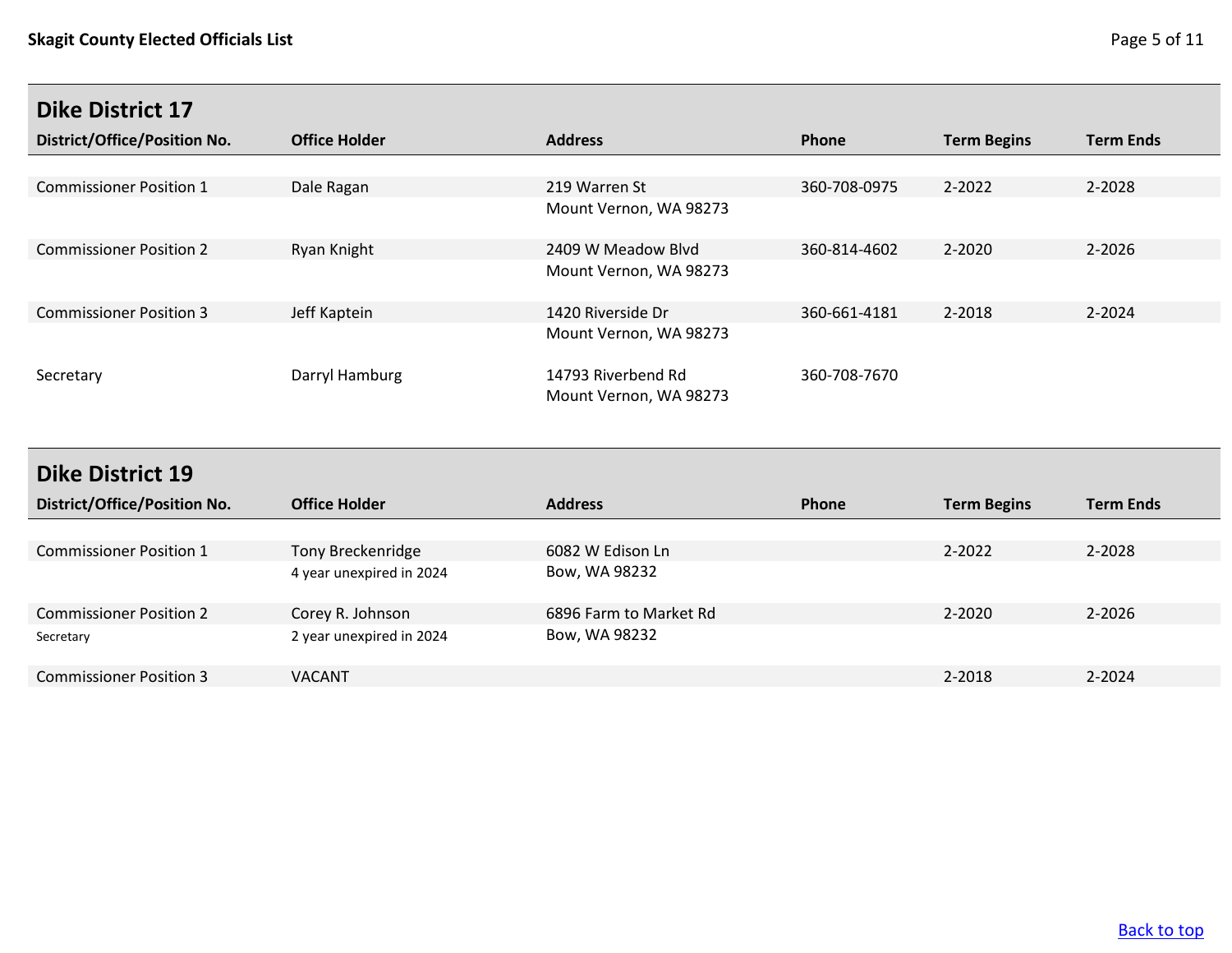<span id="page-5-0"></span>

| <b>District/Office/Position No.</b> | <b>Office Holder</b>     | <b>Address</b>         | Phone        | <b>Term Begins</b> | <b>Term Ends</b> |
|-------------------------------------|--------------------------|------------------------|--------------|--------------------|------------------|
|                                     |                          |                        |              |                    |                  |
| <b>Commissioner Position 1</b>      | <b>VACANT</b>            |                        |              | 2-2022             | 2-2028           |
|                                     | 4 year unexpired in 2024 |                        |              |                    |                  |
| <b>Commissioner Position 2</b>      | <b>Fred DeVries</b>      | 12797 Thillberg Rd     |              | 2-2020             | 2-2026           |
|                                     |                          | Mount Vernon, WA 98273 |              |                    |                  |
| <b>Commissioner Position 3</b>      | Alice R. DeVries         | 12746 Thillberg Rd     | 360-630-6095 | 2-2018             | $2 - 2024$       |
| Secretary                           |                          | Mount Vernon, WA 98273 |              |                    |                  |

# <span id="page-5-1"></span>**Consolidated Diking Improvement District 22**<br>Address: PO Box 535

**Address:** PO Box 535 Conway, WA 98238

| <b>District/Office/Position No.</b> | <b>Office Holder</b>  | <b>Address</b>         | Phone        | <b>Term Begins</b> | Term Ends  |
|-------------------------------------|-----------------------|------------------------|--------------|--------------------|------------|
|                                     |                       |                        |              |                    |            |
| <b>Commissioner Position 1</b>      | <b>Matthew Nelson</b> | 13984 Rawlins Rd       | 360-661-4357 | 2-2022             | 2-2028     |
|                                     |                       | Mount Vernon, WA 98273 |              |                    |            |
| <b>Commissioner Position 2</b>      | David L. Hughes       | 24045 Gunderson Rd     | 360-770-2166 | $2 - 2020$         | $2 - 2026$ |
|                                     |                       | Mount Vernon, WA 98273 |              |                    |            |
| <b>Commissioner Position 3</b>      | Robert A. Hughes      | 19864 Dry Slough Rd    | 360-770-2168 | $2 - 2020$         | $2 - 2026$ |
|                                     |                       | Mount Vernon, WA 98273 |              |                    |            |
| <b>Commissioner Position 4</b>      | John Wolden           | 21184 Mann Rd          | 360-391-0548 | $2 - 2020$         | 2-2026     |
|                                     |                       | Mount Vernon, WA 98273 |              |                    |            |
| <b>Commissioner Position 5</b>      | Greg Lee              | 18116 Skagit City Rd   | 360-661-4241 | 2-2018             | 2-2024     |
|                                     |                       | Mount Vernon, WA 98273 |              |                    |            |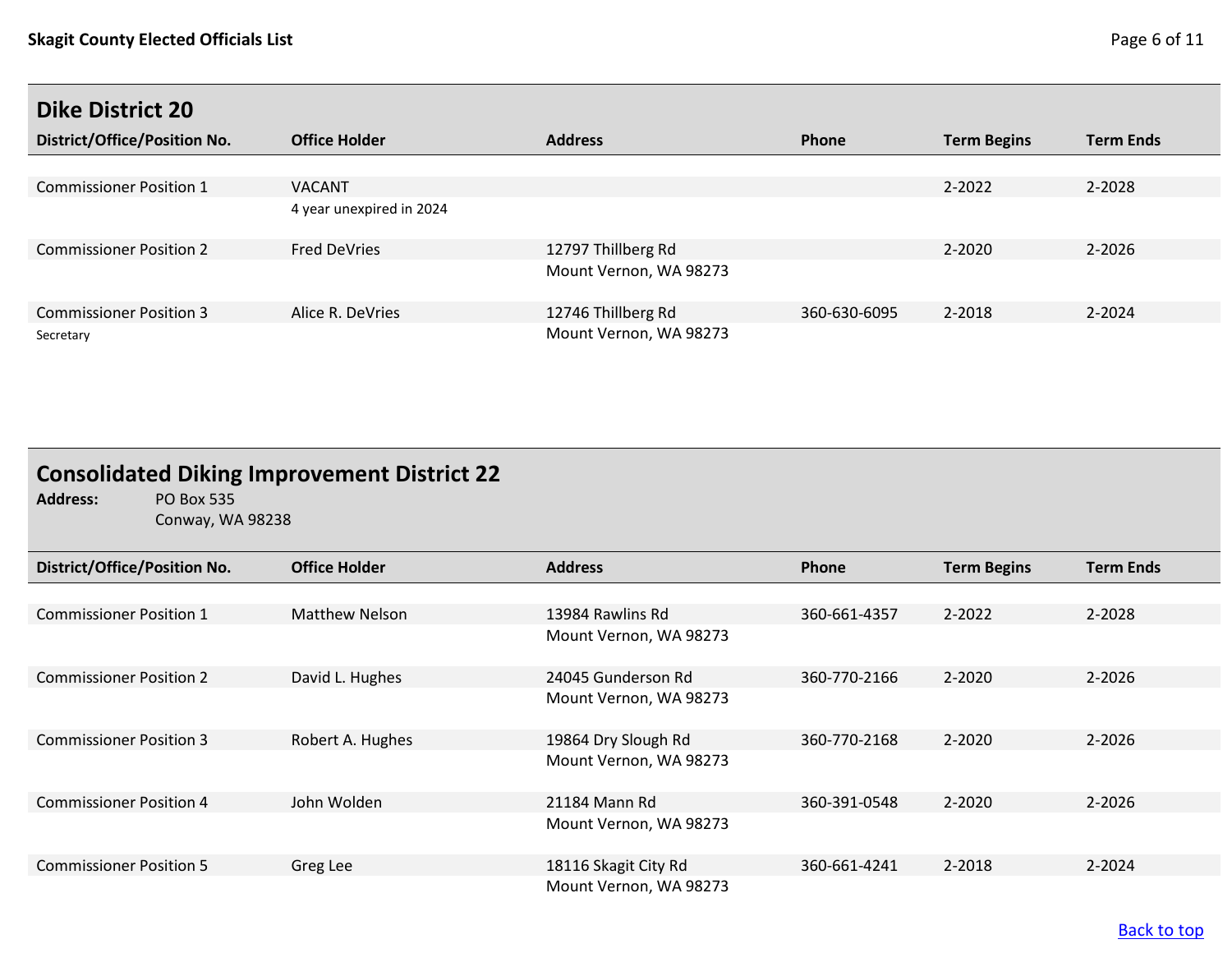# <span id="page-6-0"></span>**Dike, Drainage, and Irrigation Improvement District 25**

| <b>District/Office/Position No.</b> | <b>Office Holder</b> | <b>Address</b>       | <b>Phone</b> | <b>Term Begins</b> | <b>Term Ends</b> |
|-------------------------------------|----------------------|----------------------|--------------|--------------------|------------------|
|                                     |                      |                      |              |                    |                  |
| <b>Commissioner Position 1</b>      | <b>Bud Vos</b>       | 15955 Allen West Rd  | 360-757-0411 | 2-2022             | 2-2028           |
|                                     |                      | Bow, WA 98232        |              |                    |                  |
| <b>Commissioner Position 2</b>      | Rick Loop            | 15539 Allen West     | 702-281-9735 | $2 - 2020$         | 2-2026           |
| Secretary                           |                      | Bow, WA 98232        |              |                    |                  |
| <b>Commissioner Position 3</b>      | <b>Gerald Nelson</b> | 15890 Josh Wilson Rd | 360-708-1227 | 2-2018             | $2 - 2024$       |
| Contact                             |                      | Burlington, WA 98233 |              |                    |                  |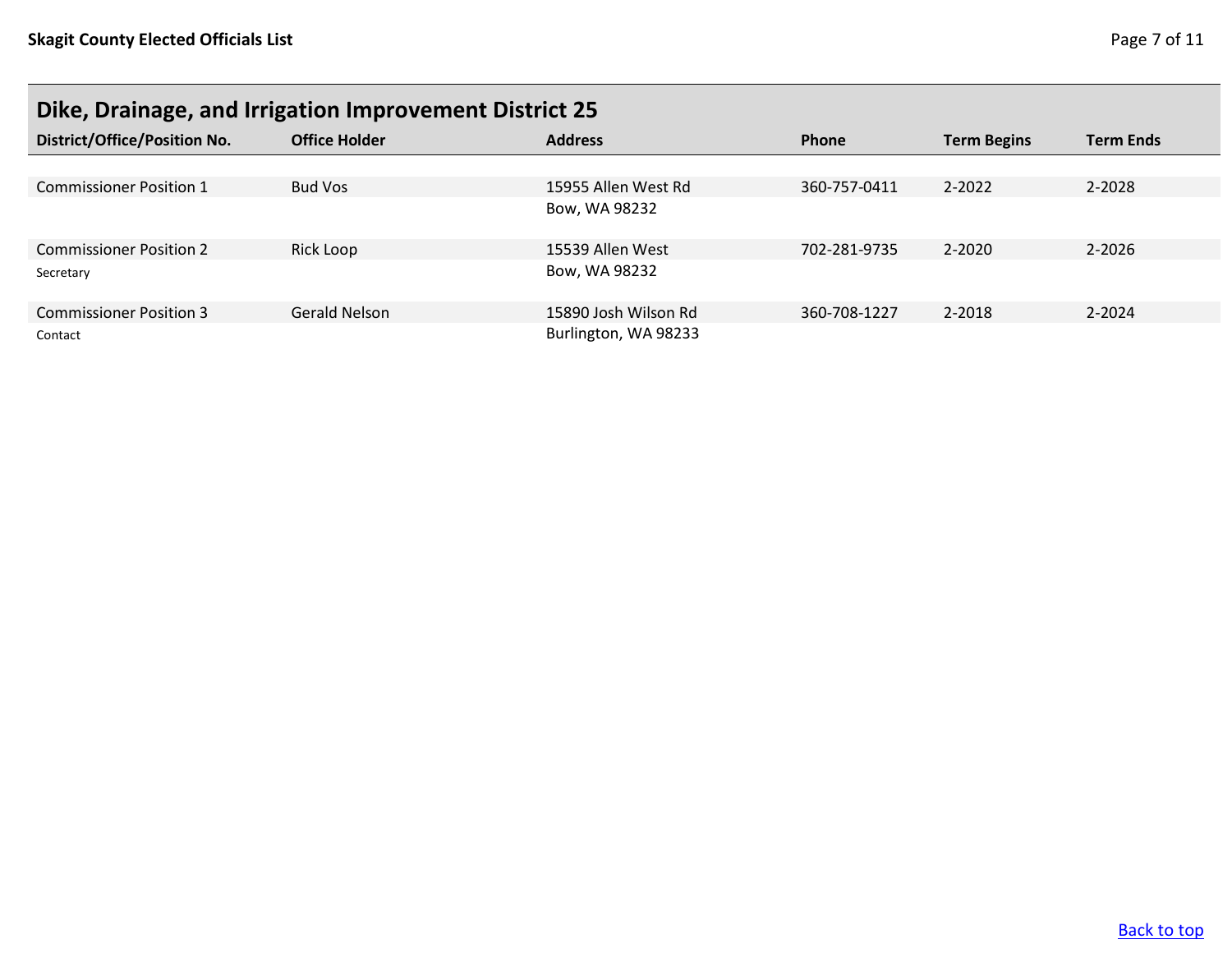## **Drainage District Commissioners**

**Term Begins:** Upon certification of election **Term Length:** 6 year term

The below jurisdictions require land ownership within the District to be eligible to vote or run for office

### <span id="page-7-0"></span>**Drainage and Irrigation District 14**

| <b>District/Office/Position No.</b> | <b>Office Holder</b>     | <b>Address</b>       | Phone        | <b>Term Begins</b> | <b>Term Ends</b> |
|-------------------------------------|--------------------------|----------------------|--------------|--------------------|------------------|
|                                     |                          |                      |              |                    |                  |
| <b>Commissioner Position 1</b>      | <b>VACANT</b>            |                      |              | 2-2022             | 2-2028           |
|                                     | 4 year unexpired in 2024 |                      |              |                    |                  |
| <b>Commissioner Position 2</b>      | Roger J. Knutzen         | 16505 Peterson Rd    | 360-661-1010 | 2-2020             | $2 - 2026$       |
| Secretary                           |                          | Burlington, WA 98233 |              |                    |                  |
| <b>Commissioner Position 3</b>      | Andrew Dykstra           | 19241 Gear Rd        |              | 2-2018             | 2-2024           |
|                                     |                          | Burlington, WA 98233 |              |                    |                  |

<span id="page-7-1"></span>

| <b>Drainage and Irrigation District 15</b> |                        |                        |              |                    |                  |
|--------------------------------------------|------------------------|------------------------|--------------|--------------------|------------------|
| <b>District/Office/Position No.</b>        | <b>Office Holder</b>   | <b>Address</b>         | <b>Phone</b> | <b>Term Begins</b> | <b>Term Ends</b> |
|                                            |                        |                        |              |                    |                  |
| <b>Commissioner Position 1</b>             | B. Jennings "Jen" Hart | 16072 Best Rd          | 360-840-1163 | 2-2022             | 2-2028           |
|                                            |                        | Mount Vernon, WA 98273 |              |                    |                  |
| <b>Commissioner Position 2</b>             | <b>Riley Jungquist</b> | 16032 Beaver Marsh Rd  | 360-424-8667 | 2-2020             | 2-2026           |
|                                            |                        | Mount Vernon, WA 98273 |              |                    |                  |
| <b>Commissioner Position 3</b>             | Steve Elde             | 17382 Bradshaw Rd      | 360-661-3603 | 2-2018             | 2-2024           |
|                                            |                        | Mount Vernon, WA 98273 |              |                    |                  |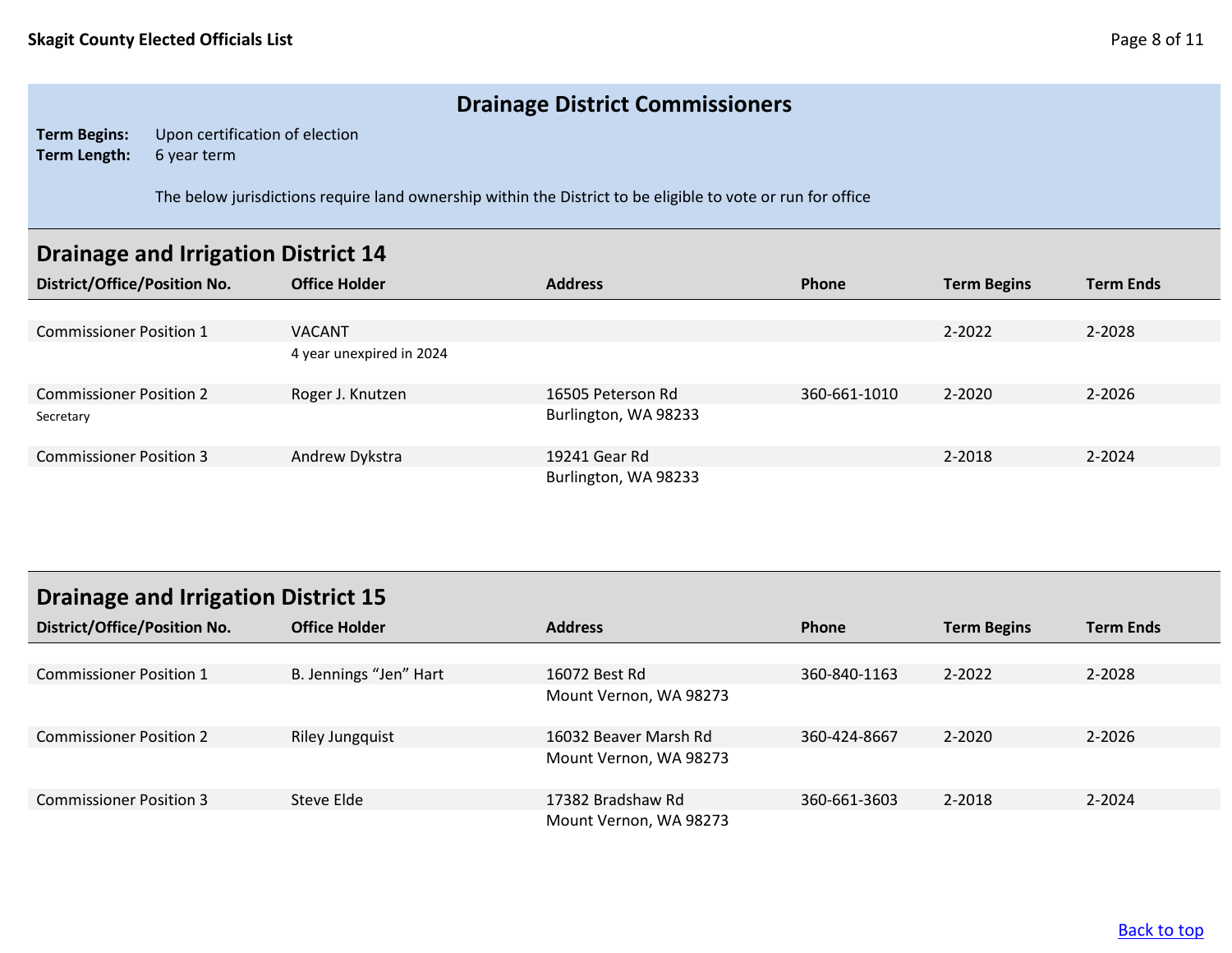<span id="page-8-1"></span><span id="page-8-0"></span>

| <b>Drainage and Irrigation District 16</b>      |                          |                        |              |                    |                  |
|-------------------------------------------------|--------------------------|------------------------|--------------|--------------------|------------------|
| <b>District/Office/Position No.</b>             | <b>Office Holder</b>     | <b>Address</b>         | <b>Phone</b> | <b>Term Begins</b> | <b>Term Ends</b> |
|                                                 |                          |                        |              |                    |                  |
| <b>Commissioner Position 1</b>                  | David Lohman             | 15283 Sunset Rd        |              | 2-2022             | 2-2028           |
|                                                 | 4 year unexpired in 2024 | Bow, WA 98232          |              |                    |                  |
| <b>Commissioner Position 2</b>                  | <b>VACANT</b>            |                        |              | 2-2020             | 2-2026           |
|                                                 | 2 year unexpired in 2024 |                        |              |                    |                  |
| <b>Commissioner Position 3</b>                  | <b>Ron Wesen</b>         | 7210 Worline Rd        | 360-630-0881 | 2-2018             | 2-2024           |
|                                                 |                          | Bow, WA 98232          |              |                    |                  |
| Drainage and Irrigation Improvement District 17 |                          |                        |              |                    |                  |
|                                                 |                          |                        |              |                    |                  |
| District/Office/Position No.                    | <b>Office Holder</b>     | <b>Address</b>         | Phone        | <b>Term Begins</b> | <b>Term Ends</b> |
|                                                 |                          |                        |              |                    |                  |
| <b>Commissioner Position 1</b>                  | <b>VACANT</b>            |                        |              | 2-2022             | 2-2028           |
|                                                 | 4 year unexpired in 2024 |                        |              |                    |                  |
| <b>Commissioner Position 2</b>                  | <b>Brian Waltner</b>     | 17065 Britt Rd         | 360-770-9925 | 2-2020             | 2-2026           |
|                                                 |                          | Mount Vernon, WA 98273 |              |                    |                  |
| <b>Commissioner Position 3</b>                  | Jeff Boon                | 18550 Hickox Rd        | 360-661-1307 | 2-2018             | $2 - 2024$       |

# <span id="page-8-2"></span>**Drainage and Irrigation Improvement District 18**

| <b>District/Office/Position No.</b> | <b>Office Holder</b>     | <b>Address</b>       | Phone        | <b>Term Begins</b> | <b>Term Ends</b> |
|-------------------------------------|--------------------------|----------------------|--------------|--------------------|------------------|
|                                     |                          |                      |              |                    |                  |
| <b>Commissioner Position 1</b>      | Eric Thompson            | 5088 Chuckanut Dr    |              | $2 - 2022$         | 2-2028           |
|                                     | 4 year unexpired in 2024 | Bow, WA 98232        |              |                    |                  |
| <b>Commissioner Position 2</b>      | Lyle Wesen               | 7280 Worline Rd      | 360-766-6163 | $2 - 2020$         | 2-2026           |
|                                     |                          | Bow, WA 98232        |              |                    |                  |
| <b>Commissioner Position 3</b>      | Jeff Durkin              | 14463 W. Bow Hill Rd | 360-766-8412 | 2-2018             | $2 - 2024$       |
|                                     |                          | Bow, WA 98232        |              |                    |                  |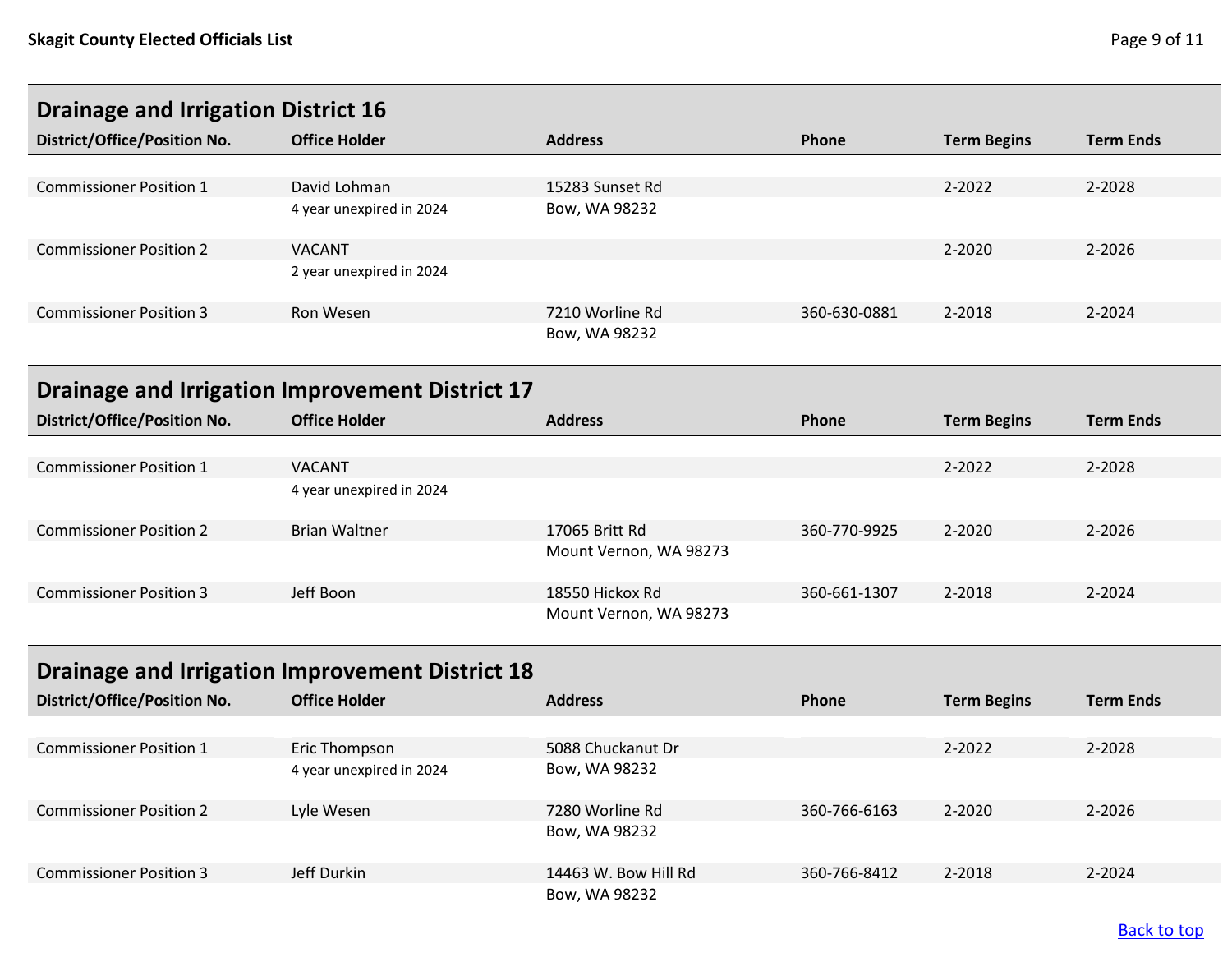<span id="page-9-1"></span><span id="page-9-0"></span>

| <b>Drainage and Irrigation Improvement District 19</b> |                                                        |                        |              |                    |                  |  |
|--------------------------------------------------------|--------------------------------------------------------|------------------------|--------------|--------------------|------------------|--|
| <b>District/Office/Position No.</b>                    | <b>Office Holder</b>                                   | <b>Address</b>         | Phone        | <b>Term Begins</b> | <b>Term Ends</b> |  |
|                                                        |                                                        |                        |              |                    |                  |  |
| <b>Commissioner Position 1</b>                         | William M. Roozen                                      | 14707 Best Rd          | 360-708-3196 | 2-2022             | 2-2028           |  |
|                                                        |                                                        | Mount Vernon, WA 98273 |              |                    |                  |  |
| <b>Commissioner Position 2</b>                         | <b>Steve Larson</b>                                    | 14623 Channel Dr       | 360-661-7699 | 2-2020             | 2-2026           |  |
|                                                        |                                                        | La Conner, WA 98257    |              |                    |                  |  |
| <b>Commissioner Position 3</b>                         | Earl Peth, Jr.                                         | 14636 Best Rd          | 360-424-7268 | 2-2018             | 2-2024           |  |
|                                                        |                                                        | Mount Vernon, WA 98273 |              |                    |                  |  |
|                                                        | <b>Drainage and Irrigation Improvement District 20</b> |                        |              |                    |                  |  |
| District/Office/Position No.                           | <b>Office Holder</b>                                   | <b>Address</b>         | Phone        | <b>Term Begins</b> | <b>Term Ends</b> |  |
|                                                        |                                                        |                        |              |                    |                  |  |
| <b>Commissioner Position 1</b>                         | <b>Fred DeVries</b>                                    | 12797 Thillberg Rd     | 360-661-7135 | 2-2022             | 2-2028           |  |
|                                                        |                                                        | Mount Vernon, WA 98273 |              |                    |                  |  |
|                                                        |                                                        |                        |              |                    |                  |  |
| <b>Commissioner Position 2</b>                         | <b>Alice DeVries</b>                                   | 12746 Thillberg Rd     | 360-630-6095 | 2-2020             | 2-2026           |  |
|                                                        |                                                        | Mount Vernon, WA 98273 |              |                    |                  |  |
| <b>Commissioner Position 3</b>                         | <b>VACANT</b>                                          |                        |              | 2-2018             | 2-2024           |  |
|                                                        |                                                        |                        |              |                    |                  |  |
| <b>Drainage District 21</b>                            |                                                        |                        |              |                    |                  |  |
| District/Office/Position No.                           | <b>Office Holder</b>                                   | <b>Address</b>         | Phone        |                    | <b>Term Ends</b> |  |
|                                                        |                                                        |                        |              | <b>Term Begins</b> |                  |  |
| <b>Commissioner Position 1</b>                         | Peter W Janicki                                        | 24917 Benham Rd        | 360-661-0083 | 2-2022             | 2-2028           |  |
|                                                        |                                                        | Mount Vernon, WA 98273 |              |                    |                  |  |
|                                                        |                                                        |                        |              |                    |                  |  |
| <b>Commissioner Position 2</b>                         | <b>Charles Tewalt</b>                                  | 20401 James St         |              | 2-2020             | 2-2026           |  |
|                                                        |                                                        | Mount Vernon, WA 98274 |              |                    |                  |  |

<span id="page-9-2"></span>Commissioner Position 3 Fred Tewalt 13759 Austin Rd 2-2018 2-2024

Mount Vernon, WA 98273

### [Back to top](#page-0-0)